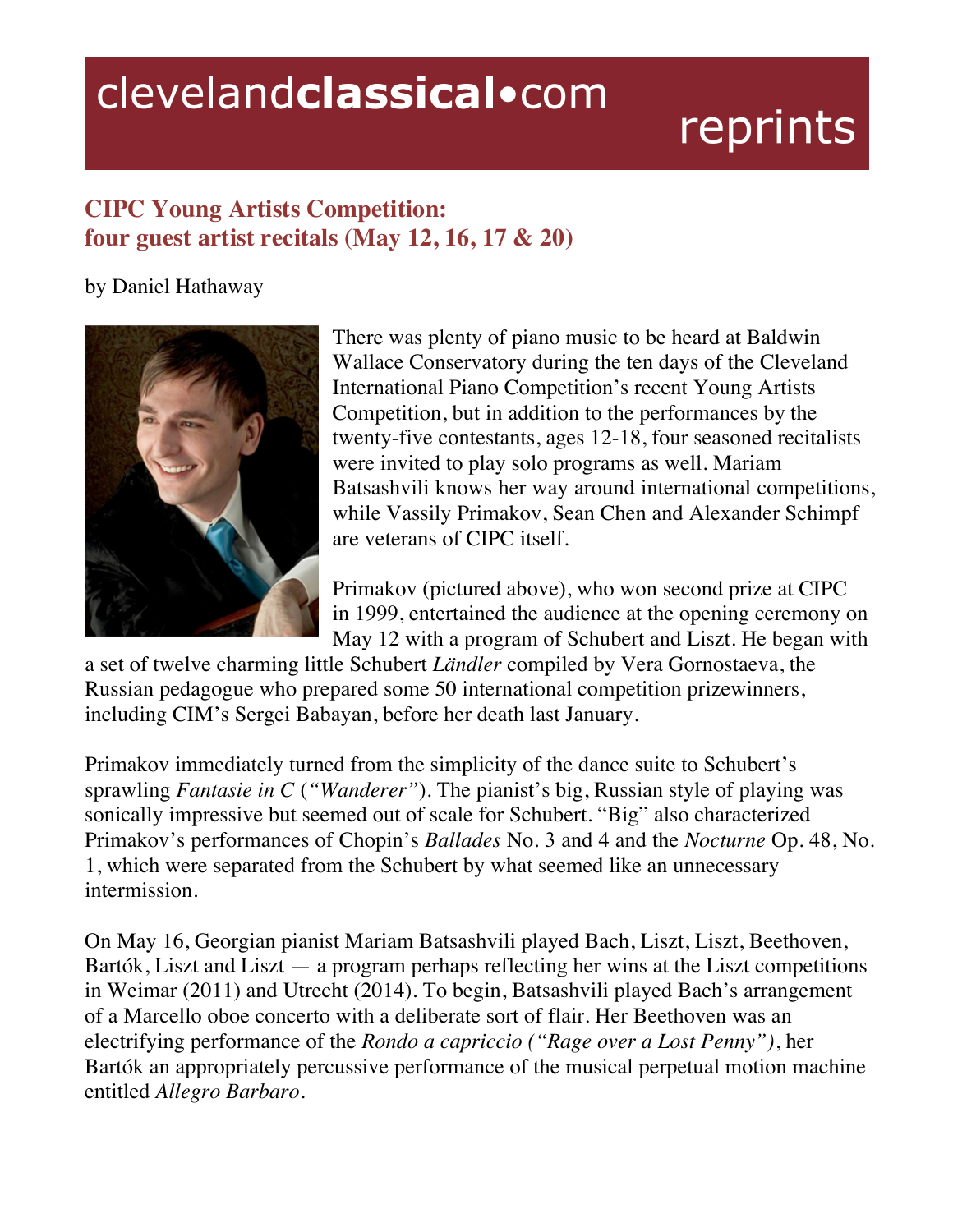

Batsashvili's Liszt included the *Sarabande and Chaconne on a theme from Handel's "Almira"*; the fantasia quasi sonata "Après une lecture du Dante*"* from *Années de pélerinage II*; the thirteenth Hungarian Rhapsody; and *Tarantelles napolitaines* from *Venezia e Napoli.* 

These four pieces, which formed the majority of her program, gave Batsashvili a real workout, as evidenced by her obvious need to stretch her muscles before the Tarantella. The Handel was overwrought (Liszt's doing), but Bathashvili gave an outstandingly lucid reading of the Dante sonata. The Hungarian rhapsody provided a nice contrast (exotic harmonies, scampering lines) and the Tarantella featured a surprisingly placid middle section where the pianist was able to relax and create some poetry for a change.

Sean Chen played a cleverly-designed program on May 17. After a lengthy opener — Brahms's *Variations on an original theme* — Chen explained to the audience that he had arranged the next six pieces (all Études) in pairs according to topic.

Study pieces by Chopin (*Etude in g-sharp minor,* Op. 25, No. 6) and Debussy (*Etude No. 2, "pour les tierces")* concern themselves with the interval of a third. Scriabin's *Allegro fantastico* from Op. 85 and Bartók's *Study No. 1* from Op. 18 challenge the player to stretch the hand to encompass large intervals. Rachmaninoff's "Lento lugubre" (*Études-Tableaux,* Op. 39) and Ligeti's "L'escalier du diable" (*Ètudes, Book II)* are macabre tone poems. In the case of "The Devil's Staircase," Chen noted, the title also describes a disentanglement puzzle (known in French as "Baguenaudier" or "time-waster.")

Having engagingly introduced the six pieces, Chen went on to play them with consummate skill and fluency. The two tone poems were standouts. Chen formed clear pictorial images in the Rachmaninoff, as dark-hued as the textures and gestures in the Ligeti were dazzling.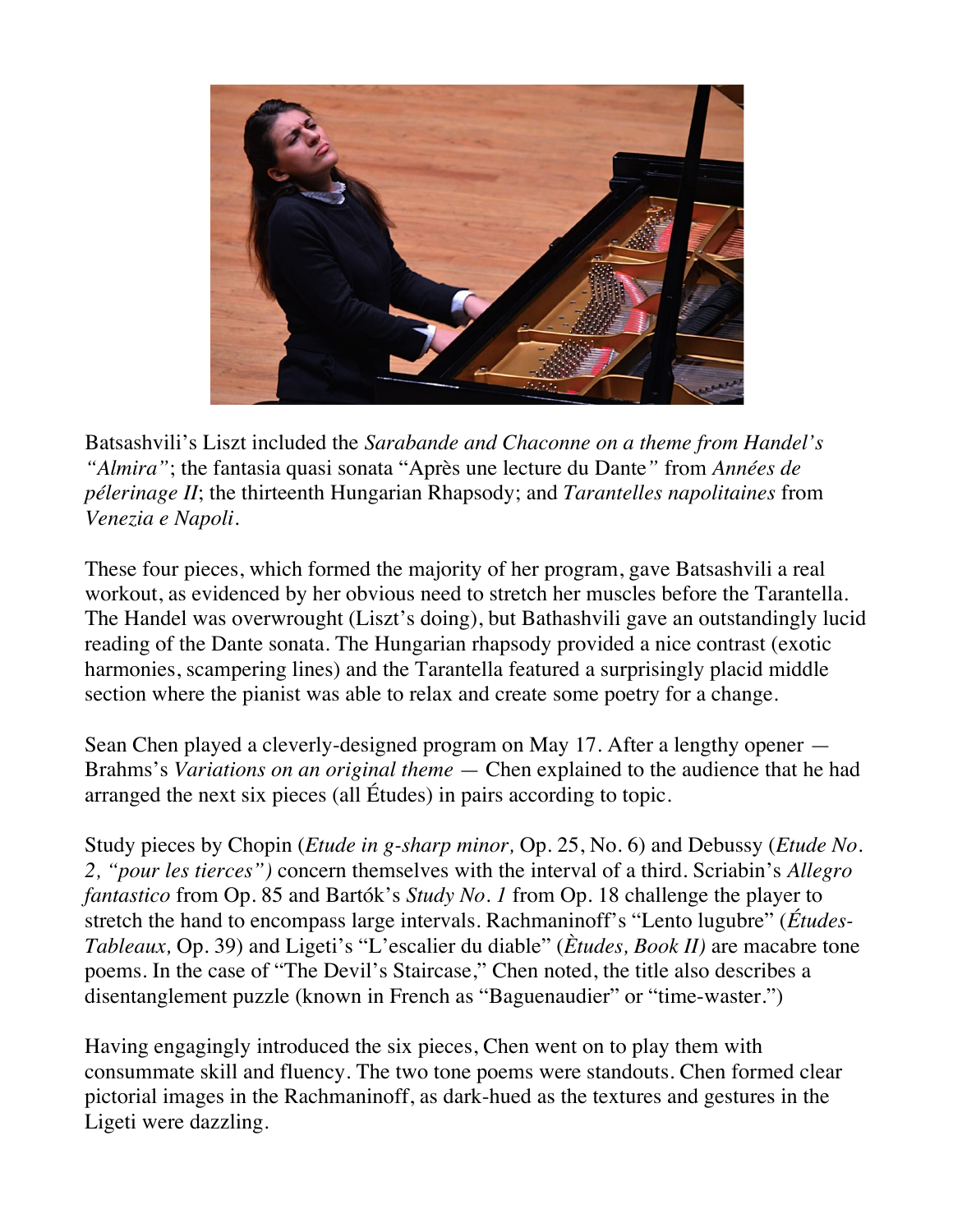

After intermission, Chen confessed that the vagaries of travel had left him short of time to prepare the Ravel *Sonatine,* so he offered Aaron Copland's *Piano Variations* instead, noting that Leonard Bernstein had once said, "This is a piece that will clear the room." Nothing of the sort; Sean Chen's stunning performance brought out the work's often submerged Coplandisms and clearly delineated its architecture.

Liszt's arrangement of Wagner's Overture to *Tannhäuser* provided a sonorous conclusion to Chen's recital. Open textures and adroit pacing, fine transitions into animated sections and a beautiful denouement made Chen's reading special. He seemed to have sprouted a third hand to help out with all those notes toward the end. Chen's own Romanticsounding arrangement of the Largo from J.S. Bach's third violin sonata made a lovely encore.

The fourth artist recital was given by jury member and 2011 CIPC first-prize-winner Alexander Schimpf. He played only three works on his May 20 recital, but each was a major undertaking.

Schimpf began with Brahms's *8 Klavierstücke,* Op. 76, a collection of capriccios and intermezzos that allowed the recitalist to sensitively explore a range of emotions and textures.

Inviting the audience into the strange world of Alexander Scriabin, Schimpf next played the *Sonata No. 7 ("White Mass"*), written as an act of exorcism after the sixth sonata. Scriabin refused to play No. 7 in public, believing that it had become possessed by demons. The piece sets out to portray cosmic rapture and ecstasy in a blur of harmonies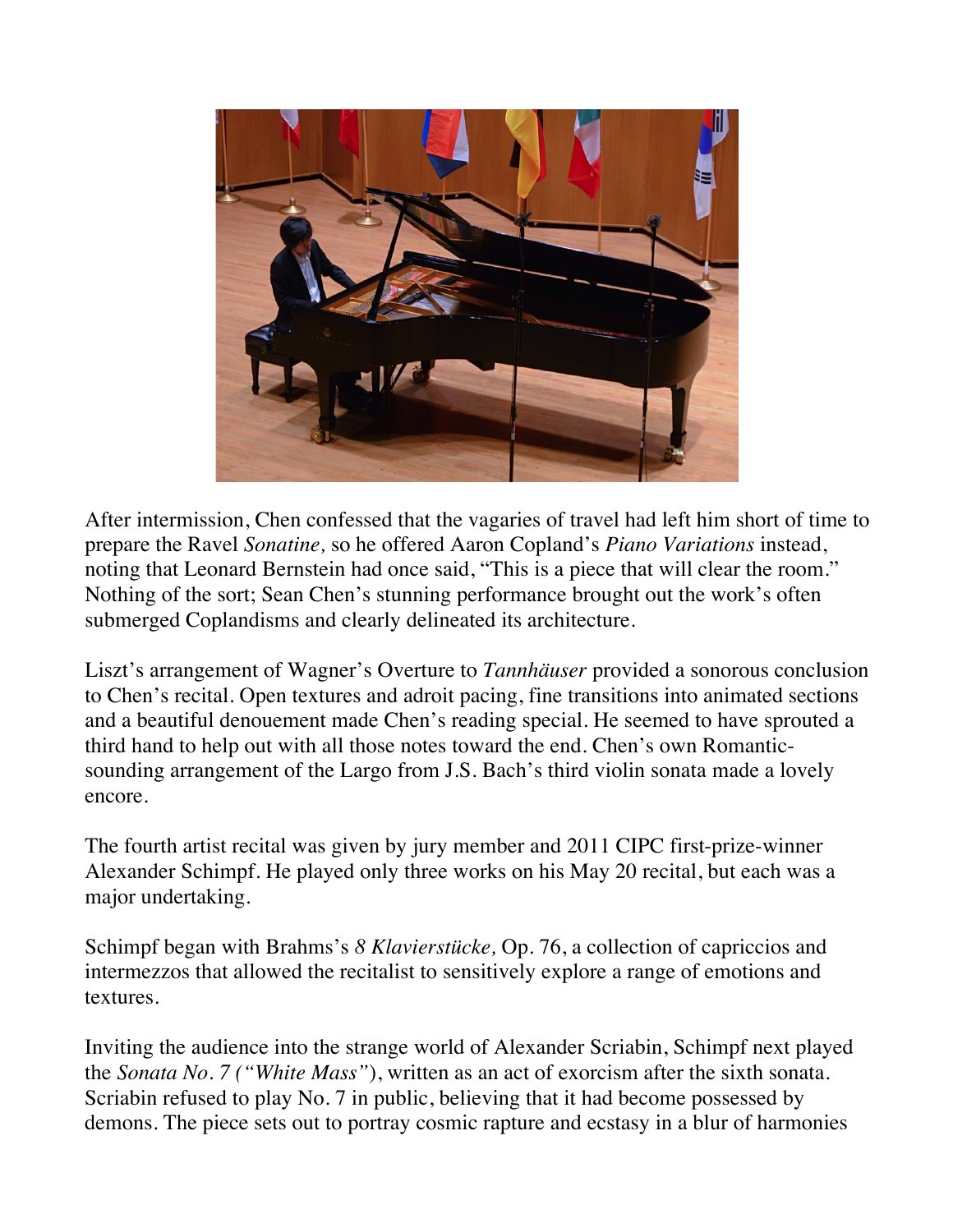as atonal as anyone had conceived of in 1911. Schimpf played it with obvious relish and fluency.



Continuing to explore strange worlds, Schimpf discussed Beethoven's *"Hammerklavier"* sonata with Cleveland-based pianist and talented interviewer Zsolt Bognár, before launching into a performance of that intractable and largely inexplicable work.



The conversation was fun, especially Schimpf's response to the question of how he went about learning the work — which he thought he'd better do now, because he was old enough to try to understand it, but still young enough to be able to play it. For one thing, he recorded it in sections at reduced tempos so he could more closely examine what lay